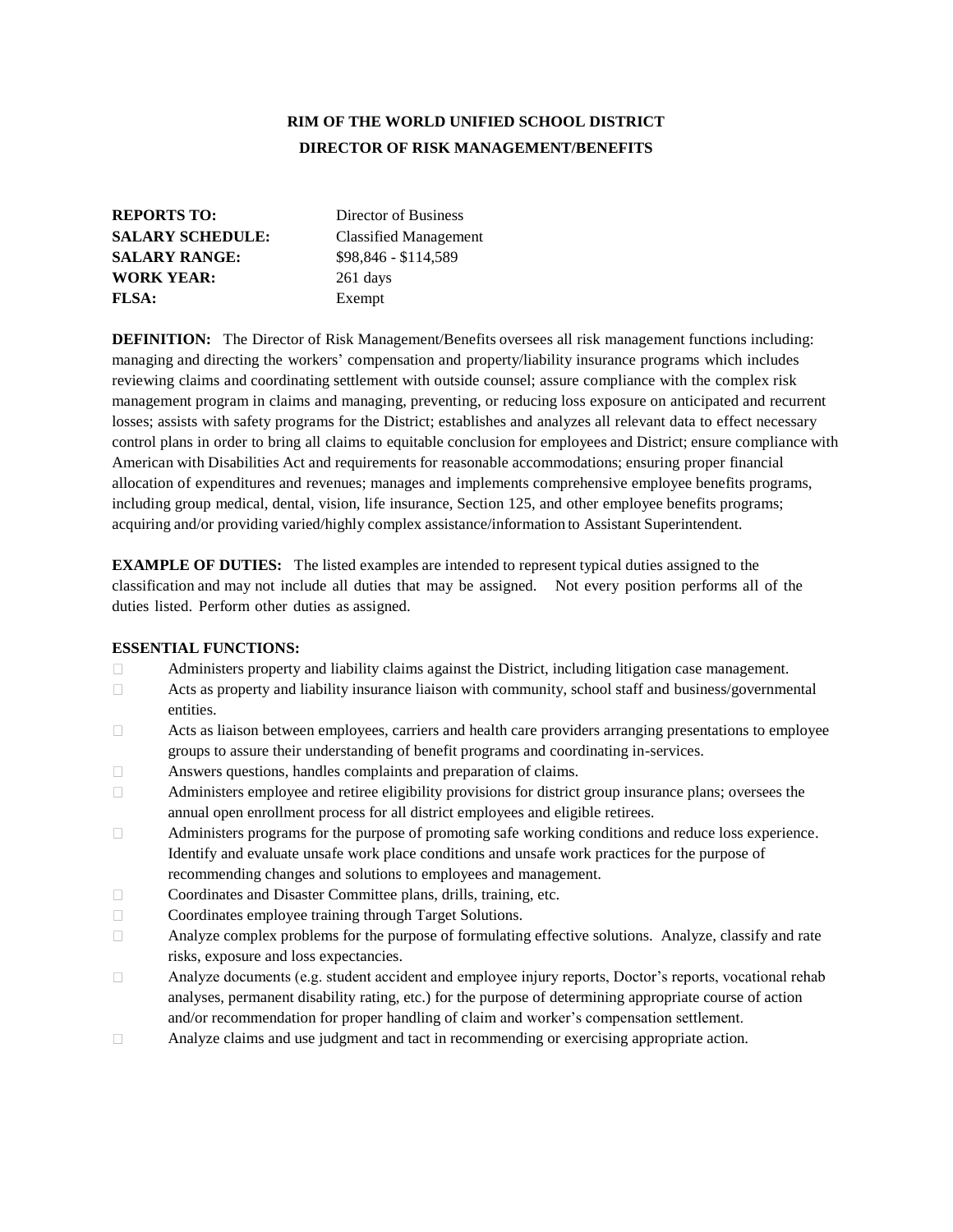- $\Box$ Assess and evaluate the District's exposure to risk; recommend, implement and monitor risk avoidance, risk transfer, risk sharing and risk financing options for the District's worker's compensation, property, casualty and general liability programs, employee and student safety and other exposures through appropriate prevention and loss control programs.
- $\Box$ Assists key administrative personnel for the purpose of providing assistance with their administrative functions.
- $\Box$ Assists in District compliance with ADA (Americans with Disabilities Act) requirements related to job restructuring, work scheduling, and requests for reasonable accommodations.
- $\Box$ Compiles and maintains special confidential correspondence and administrative files of correspondence and other documents.
- $\Box$ Composes documents (i.e. correspondence, agendas, minutes, reports, etc.) for the purpose of communicating information (i.e. school district personnel, Board members, parents, state officials and agencies, legal counsel, and insurance administrators, etc.).
- Coordinates aspects of litigation claims filed against the District; serving as District representative at court  $\Box$ proceedings, reviewing and preparing discovery documents to assist legal counsel, and coordinating attendance of district employees at court proceedings.
- $\Box$ Coordinate light duty/return to work programs for injured/ill district employees; consults with physicians on specific employees' injuries and special accommodations; identify physical and/or psychological job restrictions/limitations, recommend job-related accommodations; consult with district staff to help facilitate timely return to work of injured employees.
- $\Box$ Implement, supervise and direct day-to-day technical details and assist in the planning of employee benefit programs (e.g. group medical, dental, vision, life long-term disability insurance programs, Section 125 and cafeteria benefits, and other programs as assigned) for active certificated and classified employees, retirees and eligible dependents.
- $\Box$ Interprets insurance contract language and makes eligibility determinations and disseminates to employee benefits staff for implementation.
- $\Box$ Interprets, explains laws, rules, policies and agreements to District officials, employees' organizations and the public.
- $\Box$ Investigates and reviews authenticity of claims; determines appropriateness and feasibility of subrogation and follows up on procedures.
- $\Box$ Maintains liaison with administrators, employee groups, insurance carriers, rehabilitation counselors, attorneys, government agencies and others to obtain important and/or confidential information relating to claims and loss control functions.
- Monitors activities and/or components (e.g. Education Code, Labor Code, budgets, district requirements,  $\Box$ etc.) for the purpose of coordinating activities and ensuring compliance with established financial, legal and/or administrative requirements. Negotiate contracts and rates for insurance carriers, contracts, liaison with collective bargaining unity representatives to develop, coordinate, and implement modifications to employees' benefits plans.
- $\Box$ Oversees employees on modified duty for the purpose of providing support and ensuring coordination of production and work restrictions with supervisors and physicians.
- $\Box$ Participates informational activities (e.g. meetings, workshops, health fairs, etc.) for the purpose of receiving and/or providing information.
- $\Box$ Participates in highly confidential employee management and/or Governing Board meetings and deliberations as it relates to the duties of this position.
- Prepares a variety of program and project materials including correspondence, bulletins, handbooks,  $\Box$ newsletters, documents and exhibits. Includes updates to district website regarding benefits and risk management.
- $\Box$ Presents information on administrative procedures, services, regulations, etc. for the purpose of training and orienting other personnel.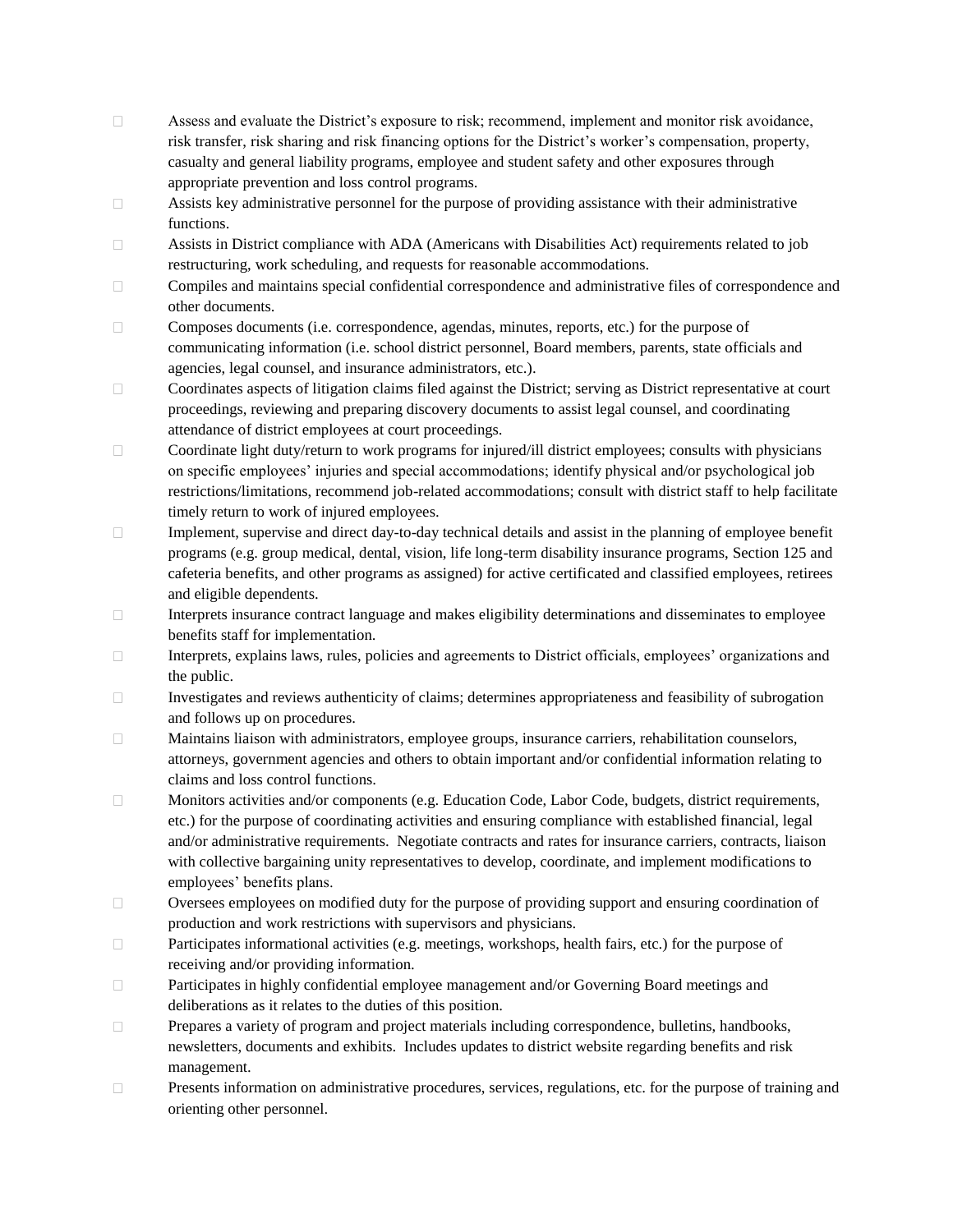- $\Box$ Processes various reports for the purpose of updating information and/or ensuring coverage of employees.
- $\Box$ Provides technical expertise, counsel, and recommendations to District administrators, bargaining units, vendors or employees in risk management, safety, or insurance areas.
- Receives complaints, relays information and makes referrals as necessary.  $\Box$
- $\Box$ Represents the District at the Workers' Compensation Appeals Board, Civil Court, JPA Boards, dispositions.
- $\Box$ Researches various information (e.g. current practices, policies, Education Code, Labor Code, etc.) for the purpose of providing information, recommendations and/or addressing a variety of administrative requirements.
- $\Box$ Researches and reviews principles, trends, methods, and procedures pertaining to modem employee benefits administration.
- $\Box$ Resolves disputes and communicates with participants in cases that cannot be routinely handled by employee benefits representatives and handles all appeals cases from participants, beneficiaries, legal representatives and employee organizations.
- $\Box$ Reviews and maintains student accident reports for the purpose of investigations and/or recommendation of safe school environment.
- $\Box$ Reviews claims and investigates as required, advising claimant of policy provision and claims procedures, prepares necessary documentation and works closely with claims administrators and brokers in determination of claimant eligibility and propriety of disputed claims.
- $\Box$ Supervises the processing and maintenance of records involving legal actions, liability claims, property damage, personnel and student accidents/injuries, vandalism reimbursements and vehicle accidents.
- $\Box$ Supports Director of Business Services, Director of Administrative Services, Assistant Superintendent of Personnel/Pupil Services; as well as the Superintendent for the purposes of providing assistance with administrative functions.

## **EDUCATION, TRAINING AND EXPERIENCE:**

- $\Box$ Bachelor's Degree from an accredited college or university; and additional education in Risk Management, Organizational Management or Transportation. Equivalent experience may be considered.
- $\Box$ Five (5) years of experience at a professional level directly involved in the administration of a risk management program in a public or private entity of comparable size to the District. This experience should include professional level responsibility for risk management, Worker's Compensation claims, general liability claims, and health benefits administration.

### **SKILLS, KNOWLEDGE AND ABILITIES:**

- Knowledge to perform basic math plus algebra and geometry for practical applications; to read technical  $\Box$ information, create and/or compose documents and/or participate in panel discussions; and to analyze situations to define issues and draw conclusions; and/or speaks before groups.
- $\Box$ In-depth, knowledge of risk management administration and procedures; state and federal laws relating to worker's compensation, liability; principles of supervision and management; research, analysis, data management, storage and retrieval; insurance underwriting, benefit, cost project, risk analysis and loss control principles and practices; labor, safety and environmental laws and codes; public relations principles; oral communication skills; computer usage and software; record keeping techniques.
- $\Box$ Skills to perform multiple specialized technical tasks. Specific skills to apply pertinent codes, policies, regulations and/or laws; communicate with persons of varied cultural and educational backgrounds; operate standard office equipment; perform standard bookkeeping/accounting procedures; plan and manage projects; prepare and maintain accurate records; prepare budgets and financial plans; and utilize pertinent software applications; keyboard/computer literate.